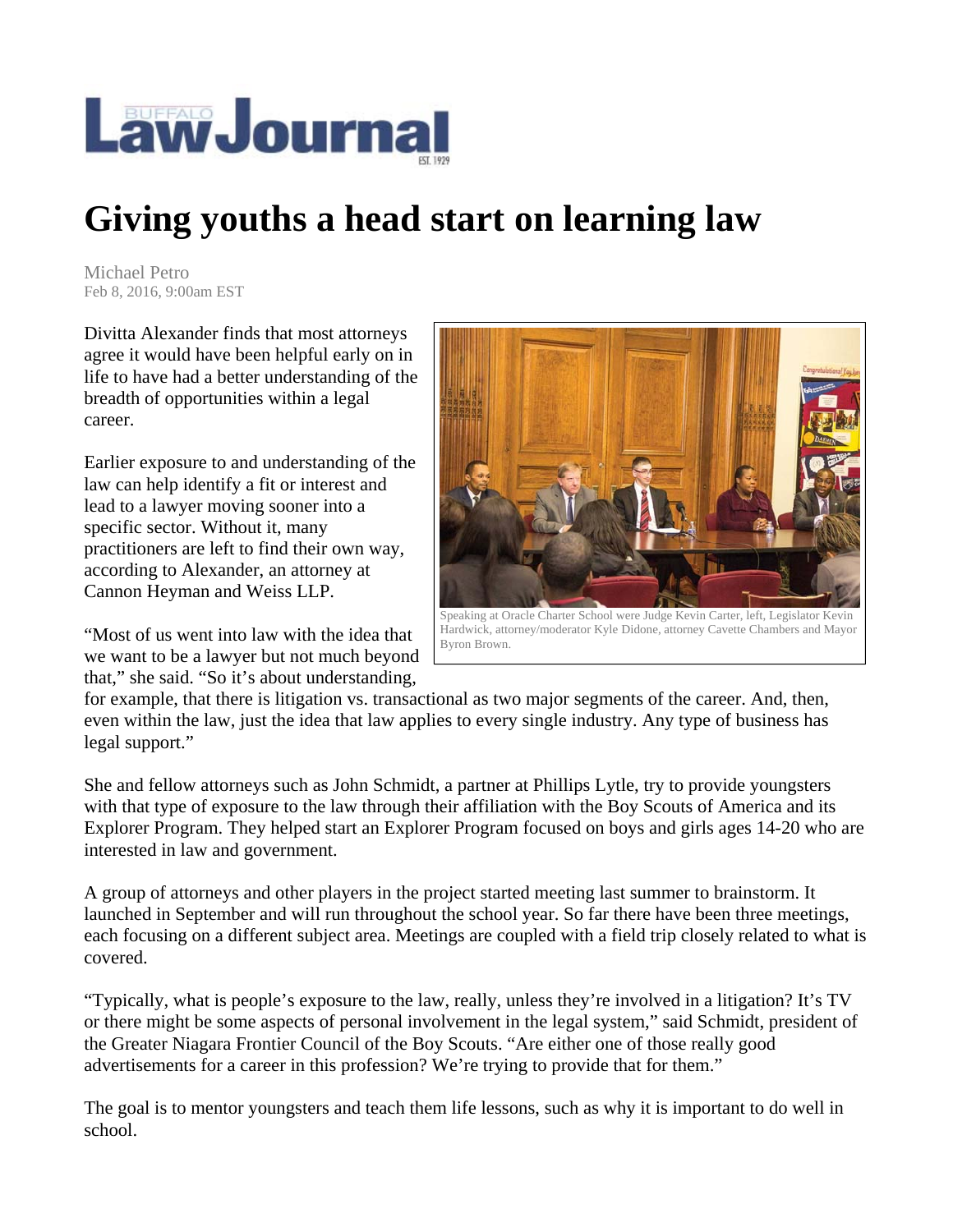"When I was in high school and I wanted to be a lawyer, all I knew was that I was smart and that I argued a lot," Schmidt said with a chuckle. "Here we're trying to give the kids everything from sitting in on city court to a tour of the law school and the holding center."

He and Alexander are on the local board of the Boy Scouts, which offer a career exploration program. There's already one established locally with law enforcement — Erie County Sheriff Tim Howard has been heavily involved — as well as one focused on firefighting. But there was never one established for law and government until now. They realized this was an area that most students don't get to learn about through the education track or real-life experience.

"Usually you have to look to internships or relationships you have with people to get that type of exposure," Alexander said. "With teachers you have student teachers and with medicine you have residency, but with law you don't have that."

The idea came to Schmidt after he attended a national Boy Scouts meeting in Atlanta where one of the presentations outlined the Explorer Program, which focuses on 18 career fields. He inquired if there was a section specifically for those who want to become lawyers and was excited to hear that it did exist. It just needed to be started in the Buffalo area.

After communicating with representatives of the Boys Scouts of America, the locals put a plan in place. Alexander suggested Oracle Charter School, where she's a board member, as a place that might be interested in housing the legal Explorer Program. They met with Brian Palowski, dean of students, and he welcomed the program.

The inner-city, high school-aged population of Oracle was in need of being served by such a program, according to Alexander. Also, Oracle is in a central location on Delaware Avenue so it's accessible to students from the nearly dozen other Western New York schools that participate, she said.

They discussed what legal issues and topics to cover, Schmidt said. At the first session, there also was a questionnaire about what participants and their parents wanted the program to cover.

"We thought about what would appeal to youth and what would they find interesting, and we put together a program that the legal community and political world have very much bought into," he said.

A priority was to ensure that there were insight and exposure to areas of the law that are likely to affect everyday people but most might not think about regularly, Alexander said. The program started with subjects that would attract students such as civil litigation with William Mattar, known for his law firm's "Hurt in a Car?" slogan. There's also been a criminal law session with an FBI representative, a presentation by the Amherst K-9 Unit and a tour of the Erie County Holding Center.

"All of those were very interesting to the kids and I think were helpful in drawing them in, " Alexander said. "Though the real test as to how receptive they are to the less-sensational topics, we'll learn in the next few months."

The latest session, in January, was titled "Life in Government" and featured Buffalo Mayor Byron Brown, Legislator Kevin Hardwick, Erie County Family Court Judge Kevin Carter and Cavette Chambers, assistant City of Buffalo corporation counsel. They explained what they did, answered questions and talked about opportunities that might be available to youths. Brown stressed that just showing up and being interested was the first step to success.